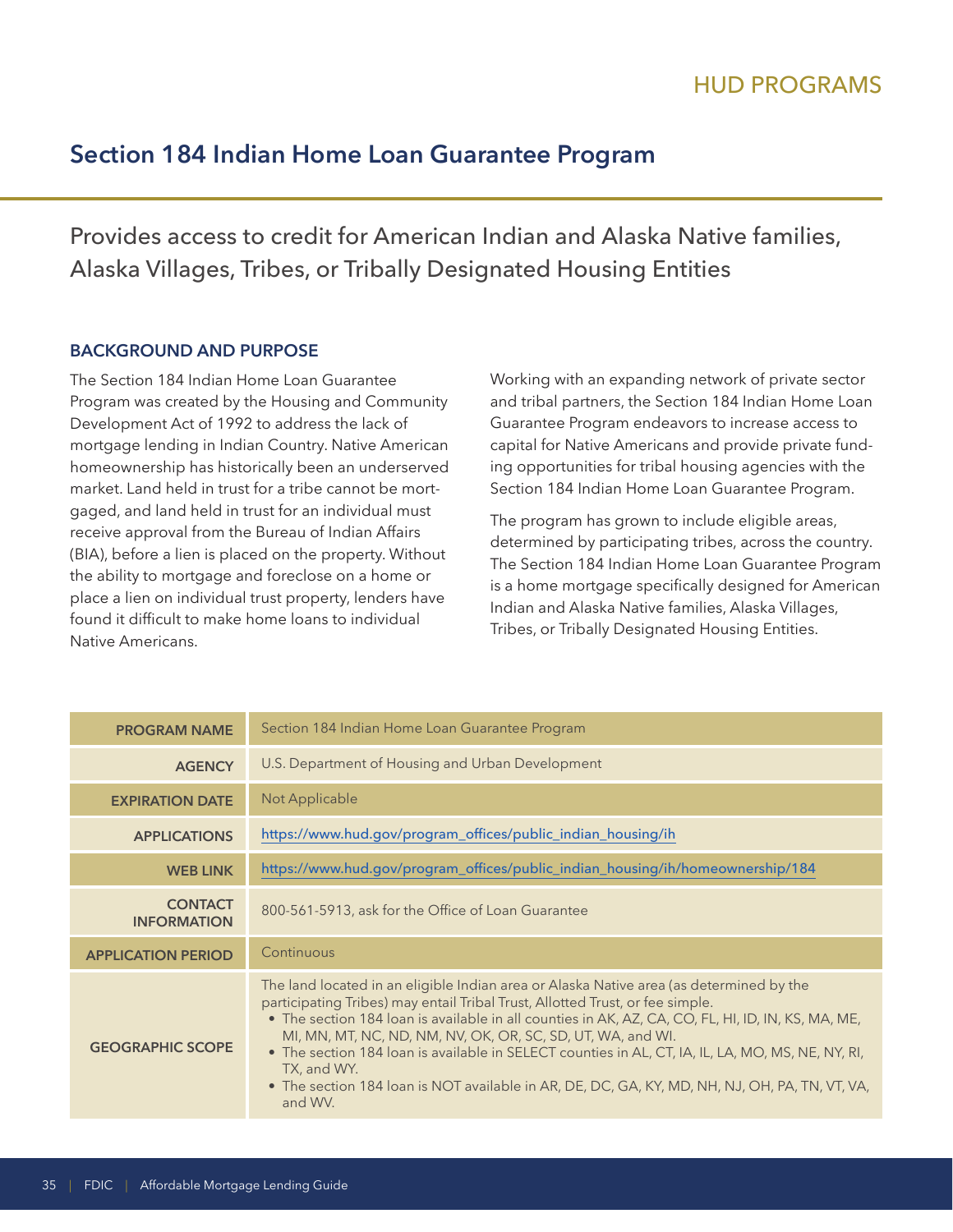Section 184 Indian Home Loan Guarantee Program loans can be used, both on and off native lands, for new construction, rehabilitation, purchase of an existing home, or refinance. To help increase access to financing, the Office of Loan Guarantee within HUD's Office of Native American Programs guarantees the Section 184 home mortgage loans made to Native borrowers. By providing a 100 percent guarantee, the program encourages lenders to serve Native Communities. This increases the marketability and value of the Native assets and strengthens the financial standing of Native Communities.

This program is very similar to Section 248 Mortgage Insurance on Indian Lands. However, Section 248 allows for refinancing, while Section 184 does not. Section 184 allows for mortgages on individual trust land as well as tribal trust land, whereas Section 248 may only be used on tribal trust land.

#### **BORROWER CRITERIA**

**Income limits:** This program has no income limits.

**Credit:** Interest rates are based on market rates, not on an applicant's credit score. There is no minimum credit score required to qualify for the program. However, in all cases the borrower must be creditworthy. Alternative credit is allowed, but not as a substitute for traditional credit. When delinquent accounts are revealed on the borrower's credit report, underwriters must use their best judgment and experience to determine whether the late payments were due to a disregard for financial obligations, an inability to manage these obligations, or factors beyond the control of the applicant.

**First-time homebuyers:** Allowed; confers no benefit.

**Occupancy and ownership of other properties:** The guarantee funds are reserved for primary residences only.

**Special populations:** Borrowers wishing to use a Section 184 Indian Home Loan Guarantee Program loan must be a currently enrolled member of a Federally Recognized Tribe or Alaska Native. For Native Hawaiians, participation is through Section 184A: Native Hawaiian Housing Loan Guarantee Program.

**Special assistance for persons with disabilities:** Outfitting a home for use by a person with a disability is an eligible use of program funds.

**Property type:** Single-family, one- to four-unit homes only. Homes must be of standard quality and must meet applicable construction and safety codes. In addition, homes must be modest in size and design. To meet this requirement, no loan under the Section 184 Indian Home Loan Guarantee Program may exceed 150 percent of the maximum FHA mortgage limit for the area. Loans may be used to:

- purchase an existing home;
- construct a new home (site-built or manufactured homes on permanent foundations);

# **POTENTIAL BENEFITS**

The Section 184 Indian Home Loan Guarantee Program may allow community banks to expand their customer base in low- and moderate-income communities, particularly near Tribal Reservations and on Tribal trust land.

The Section 184 Indian Home Loan Guarantee Program offers competitive pricing and terms.

The Section 184 Indian Home Loan Guarantee Program may help community banks access the secondary market, providing greater liquidity to enhance their lending volume.

# **POTENTIAL CHALLENGES**

through direct sales or a cor Lenders must have a way to access the program, whether respondent arrangement, as discussed in the introduction to this section. Depending on the arrangement, community banks may need to acquire or develop new expertise and infrastructure in order to participate.

Manual underwriting is a requirement of this program.

A limited pool of borrowers is eligible for this program. The borrower must be a currently enrolled member of a Federally Recognized Tribe.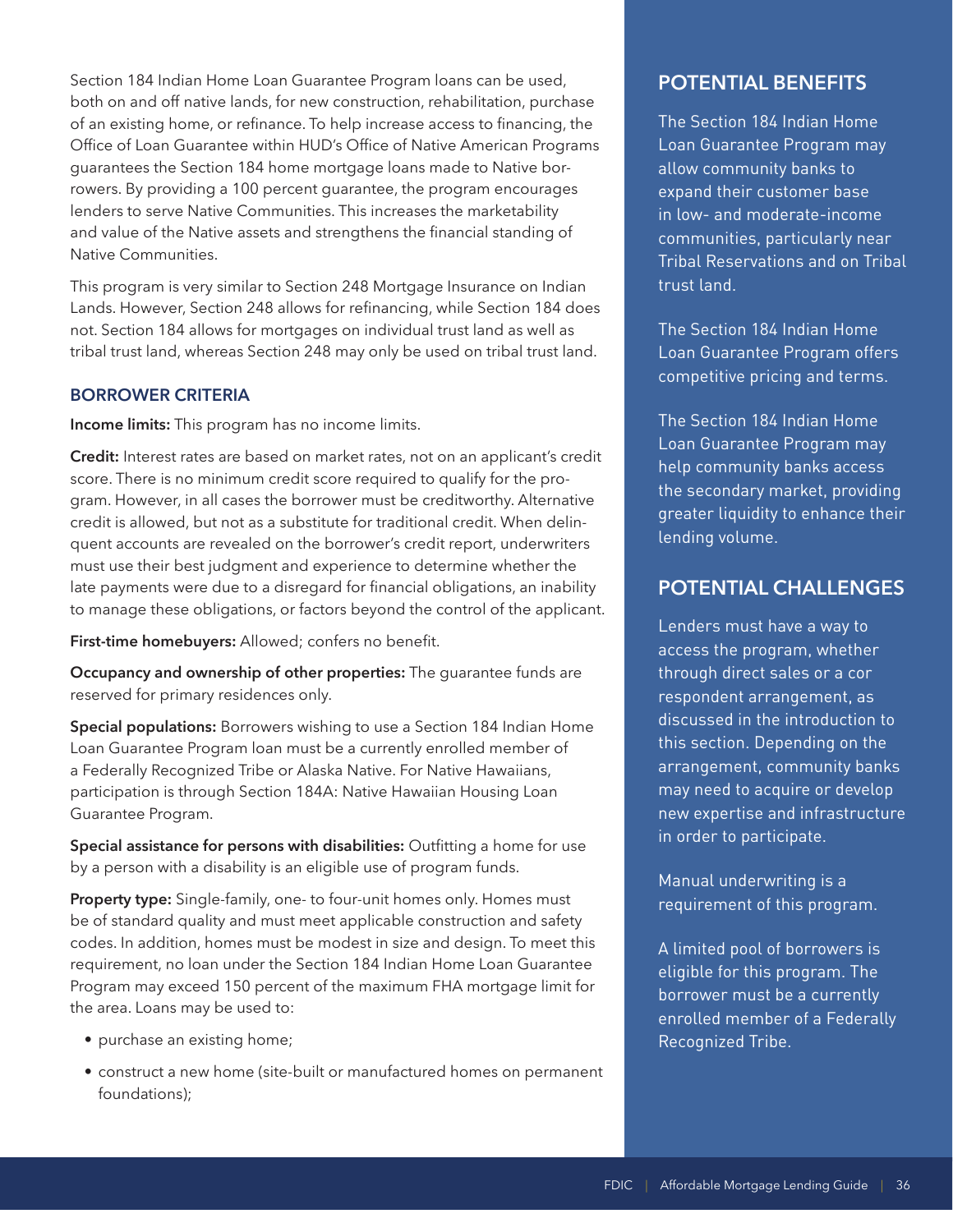- rehabilitate a home, including weatherization;
- purchase and rehabilitate a home; or
- refinance a home (rate and term, streamline, cash-out).

#### **LOAN CRITERIA**

**Loan limits:** The maximum mortgage amount may not exceed 150 percent of current FHA mortgage limits. FHA mortgage limits vary by the number of units and by the county or Metropolitan Statistical Area in which the property resides. HUD issues a Mortgagee Letter announcing the new mortgage limits every year.

**Loan-to-value limits:** The LTV is 97.75 percent on loans over \$50,000 and 98.75 percent on loans under \$50,000.

**Adjustable-rate mortgages:** Not allowed.

**Down payment sources:** No requirement for personal funds. Gifts and down payment assistance programs from entities with a clearly defined and documented interest in the applicant are allowed. Gifts from entities with an interest in the sale of the property are considered inducements to purchase and must be subtracted from the sales price. Subordinate financing may be used, but must be included in the calculation of the applicant's qualifying ratios. Anything that does not need to be repaid while the borrower lives in the home is considered a gift.

**Homeownership counseling:** Not required, but highly recommended. Some lenders or Tribes offer financial assistance to borrowers who attend these classes.

**Mortgage insurance:** Loans with a LTV of 78 percent or greater are subject to an annual 0.15 percent mortgage insurance premium.

**Debt-to-income ratio:** No more than 41 percent, or no more than 43 percent with two or more compensating factors (minimal housing cost increase, strong credit history, additional income not used as qualifying income, substantial cash reserves, loan to value below 75 percent).

**Temporary interest rate buy downs:** Acceptable on purchase transactions only. Loans must be underwritten at note rate.

**Fees:** The program monitors the fees approved lenders can charge Native borrowers. A one-time 1.5 percent up-front guarantee fee is paid at closing and can be financed into the loan.

**Guarantee:** The Office of Native American Programs guarantees Section 184 Indian Home Loan Guarantee Program loans at 100 percent repayment.

**Maximum loan amount:** In no case can the mortgage amount exceed 150 percent of the FHA's mortgage limit for the area.

**Underwriting:** Manual underwriting only. The Section 184 guaranteed loan utilizes a hands-on approach to underwriting and approval.

**Appraisals:** Home values can be based on cost or market. On reservation<sup>3</sup> properties, land values are not added into total appraisal values.

**Special considerations:** For a home loan on tribal trust land, the eligible individual borrower leases the land from the tribe for 50 years. It is the home and the leasehold interest that are mortgaged. The land remains in trust for the tribe.

**Secondary market:** A Section 184 Indian Home Loan Guarantee Program loan, including the security given for the loan, may be sold or assigned by the lender to any financial institution. A strong secondary market exists for Section 184 Indian Home Loan Guarantee Program loans. A growing network of national lenders as well as Fannie Mae, Freddie Mac, Ginnie Mae, some state housing financing agencies, and some Federal Home Loan Banks purchase Section 184 Indian Home Loan Guarantee Program loans.

**Refinance:** Allowed.

<sup>&</sup>lt;sup>3</sup> According to the U.S. Department of the Interior Indian Affairs, a "federal Indian reservation is an area of land reserved for a tribe or tribes under treaty or other agreement with the United States, executive order, or federal statute or administrative action as permanent tribal homelands, and where the federal government holds title to the land in trust on behalf of the tribe."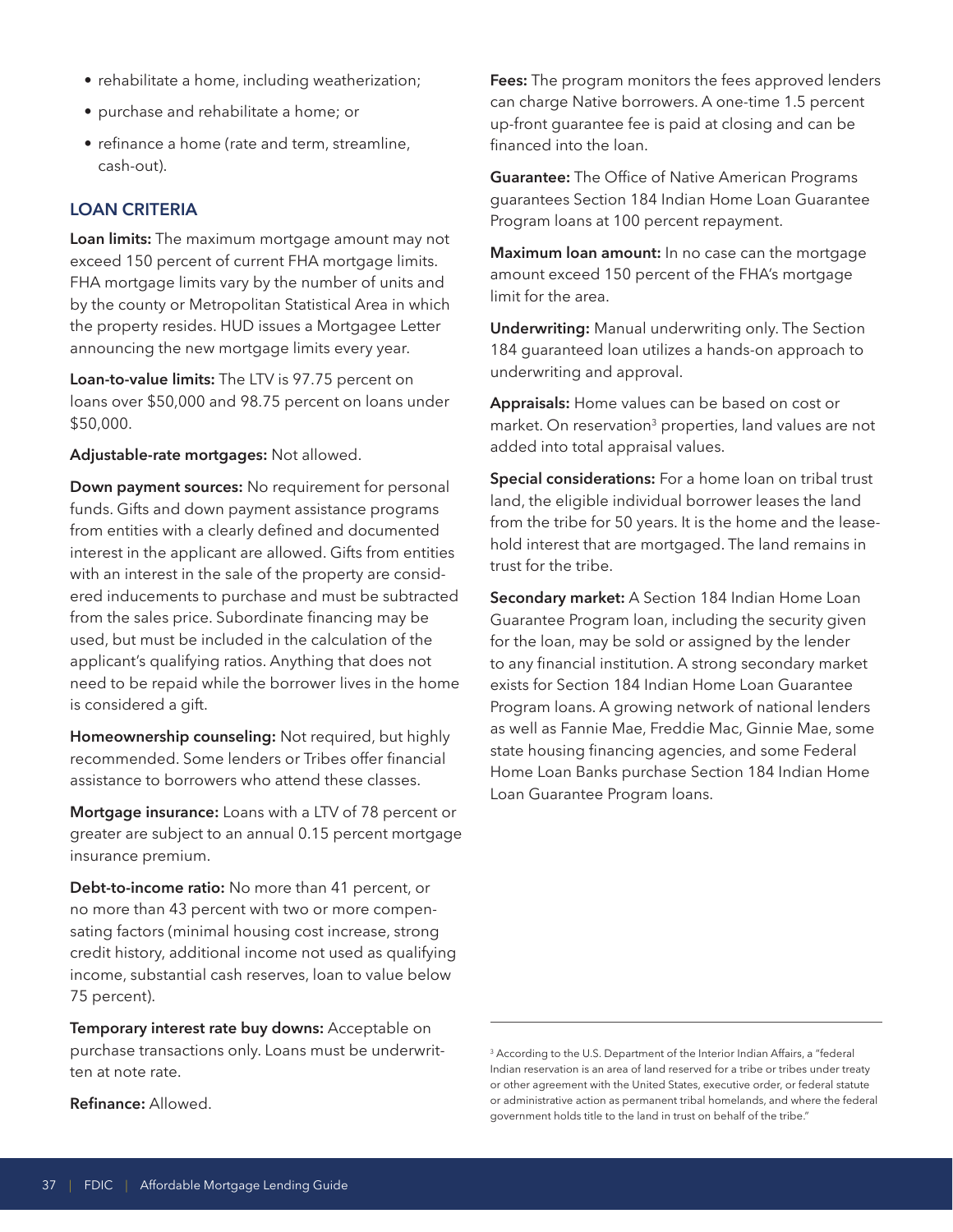### **Potential Benefits**

- The Section 184 Indian Home Loan Guarantee Program may allow community banks to expand their customer base in low- and moderate-income communities, particularly near Tribal Reservations and on Tribal trust land.
- The Section 184 Indian Home Loan Guarantee Program offers competitive pricing and terms.
- The Section 184 Indian Home Loan Guarantee Program may help community banks access the secondary market, providing greater liquidity to enhance their lending volume.
- The insurance provided by FHA under this program may help reduce exposure to credit risk.
- Loans originated through Section 184 Indian Home Loan Guarantee Program may receive favorable consideration under the CRA, depending on the geography or income of the participating borrowers.

#### **Potential Challenges**

- Lenders must have a way to access the program, whether through direct sales or a correspondent arrangement, as discussed in the introduction to this section. Depending on the arrangement, community banks may need to acquire or develop new expertise and infrastructure in order to participate.
- Manual underwriting is a requirement of this program.
- A limited pool of borrowers is eligible for this program. The borrower must be a currently enrolled member of a Federally Recognized Tribe.
- A lender or mortgagee is removed from the lender approval list if there has been no Section 184 Indian Home Loan Guarantee Program activity for six consecutive months.

#### **ADDITIONAL INFORMATION**

Training is currently not being offered by HUD due to staffing constraints. Lenders may originate loans under the program without formal training or HUD approval. The Office of Loan Guarantees will match new lenders with experienced lenders. In addition, the Office will assign a regional loan specialist who will help the lender generate complete application packages.

## **Section 184A: Native Hawaiian Housing Loan Guarantee Program**

The Hawaiian Homes Commission Act of 1920, as amended, set aside lands in Hawaii known as Hawaiian homelands. These lands are held in trust for the benefit of eligible Native Hawaiians.

Because of the unique status of Hawaiian homelands, the Section 184A program was created in 2000 to provide increased access to sources of private financing for Native Hawaiians.

**Requirements:** The participation requirements are the same as for the Section 184 program.

**Participation:** Loans are originated and serviced by lenders that have completed Section 184A training, and participating lenders are:

- approved by HUD's Office of Native American Programs (HUD/ ONAP) to originate Section 184A Native Hawaiian Housing Loan Guarantee loans;
- approved by HUD/FHA for participation in the single-family mortgage insurance program;
- authorized by the U.S. Department of Veterans Affairs (VA) to originate automatically guaranteed housing loans;
- approved by the U.S. Department of Agriculture to make loans for singlefamily housing; or
- supervised, approved, regulated, or insured by any agency of the federal government.

**Secondary Market:** A Section 184A Native Hawaiian Housing Loan Guarantee loan, including the security given for the loan, may be sold or assigned by the lender to any financial institution. However, it is subject to examination and supervision by an agency of the federal government or of any state. Fannie Mae, Freddie Mac, Ginnie Mae, and some Federal Home Loan Banks purchase Section 184A Native Hawaiian Housing Loan Guarantee loans.

For more information about Section 184A, go to [https://www.hud.gov/program\\_](https://www.hud.gov/program_offices/public_indian_housing/ih/codetalk/onap/program184a)  [offices/public\\_indian\\_housing/ih/](https://www.hud.gov/program_offices/public_indian_housing/ih/codetalk/onap/program184a) [codetalk/onap/program184a](https://www.hud.gov/program_offices/public_indian_housing/ih/codetalk/onap/program184a)